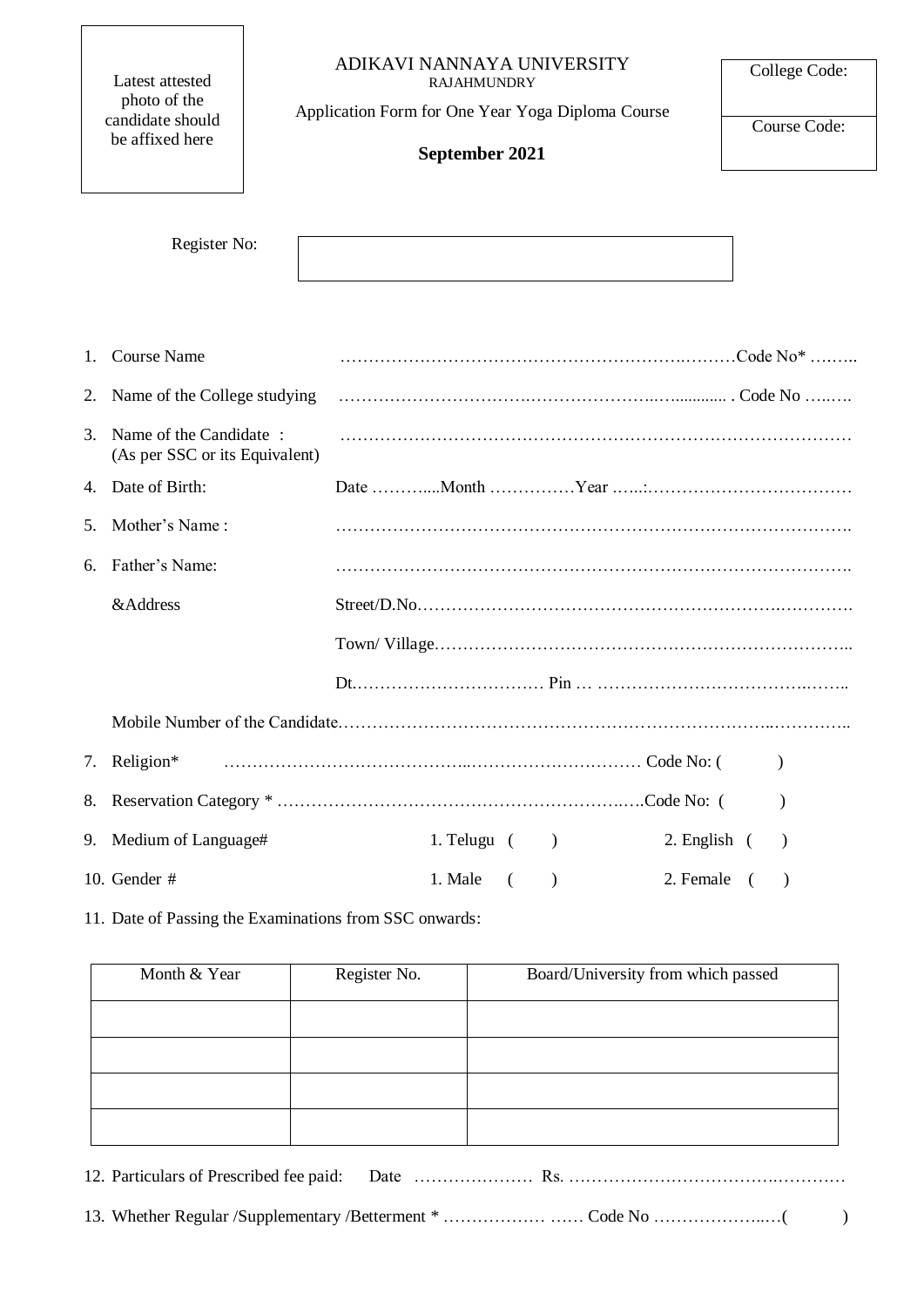14. Physically Challenged # Candidate has to take prior permission to obtain scribe in case of Physically Challenged persons as per eligibility.

(Enclose 1. Medical Certificate 2. Exemption certificate if any 3. Scribe Application (if necessary) issued by CDC,ANUR

15. Latest appearance particulars :

| Month & Year | Register No. | <b>Examination Center</b> |
|--------------|--------------|---------------------------|
|              |              |                           |

16. Write the subjects in the present appearing Semester End Examination in the appropriate box

| One Year Yoga Diploma Course |  |  |  |
|------------------------------|--|--|--|
| <b>Subject</b>               |  |  |  |
|                              |  |  |  |
|                              |  |  |  |
|                              |  |  |  |

……………………………………………………………… (Signature of the Candidate) …………………………………………………. Station: ……………………………… Signature of the Principal

Date: ……………………………… (with College Stamp/Seal)

Note:

(1)  $*$  See the Code Section for filling the boxes where ever is applicable.

(2) # Put tick  $\checkmark$  mark in the appropriate Box

Applications rejected by the office for want of proper information as per the proforma will be accepted if received within ten (10) days from the date of issue of Memo with full information on payment of penal fee of Rs.100/- besides the fee prescribed as per the table given in the application.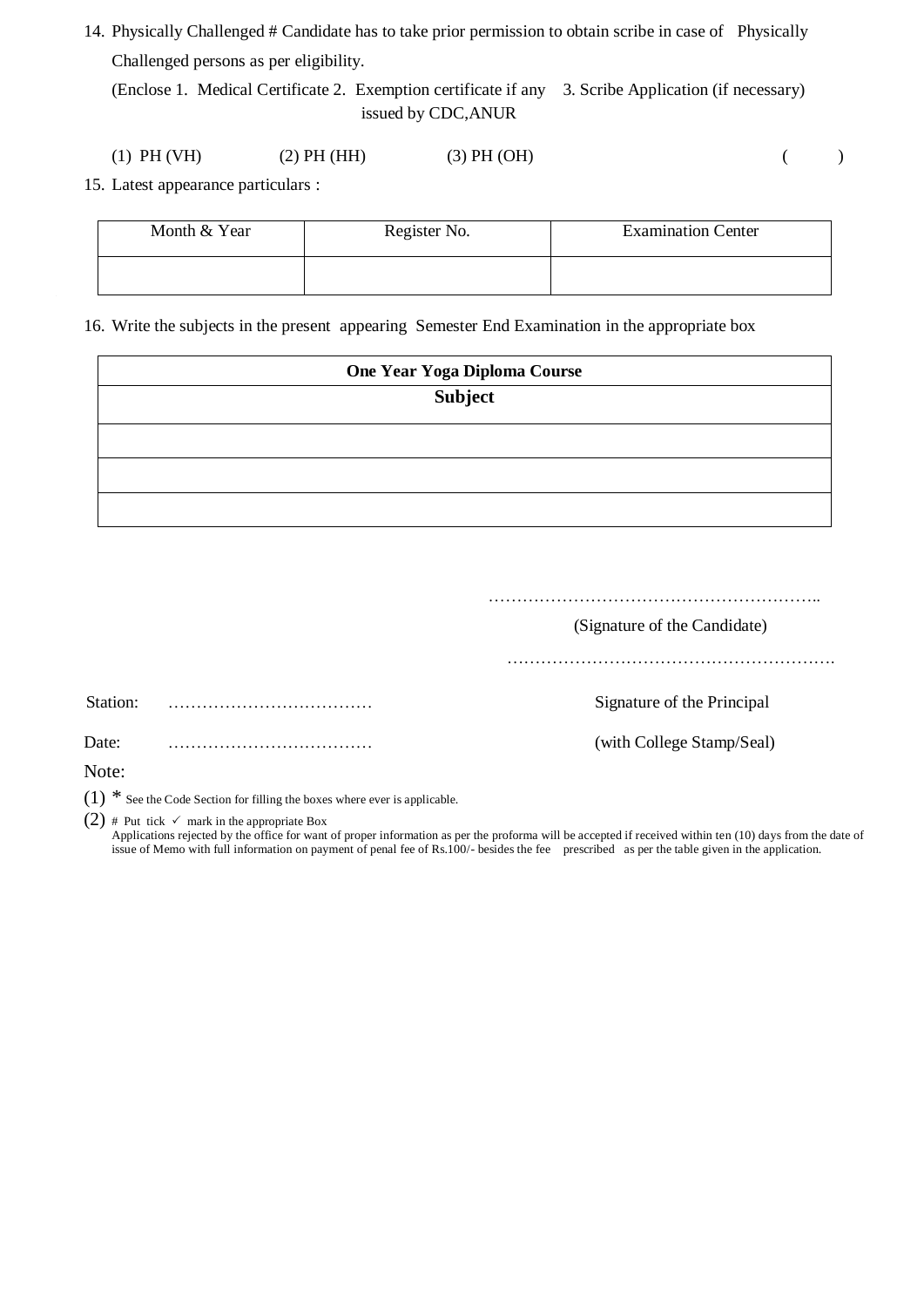## ORIGINAL HALL – TICKET

Register No.

# A D I K A V I N A N N A Y A U N I V E R S I T Y RAJAHMUNDRY

Application Form for One Year Yoga Diploma Course

# **September 2021**

| One Year Yoga Diploma Course |  |  |
|------------------------------|--|--|
| <b>Subject</b>               |  |  |
|                              |  |  |
|                              |  |  |
|                              |  |  |
|                              |  |  |

#### Rajahmundry CONTROLLER OF EXAMINATIONS Dt. Adikavi Nannaya University

Note: (i) The candidate should strike off the subjects for which he/she is not appearing at the Examination

(ii) The candidate should necessarily fill in the optional subject in the application

(iii) The Attesting Officers signature should be right across the photo extending over the blank also

(iv) The candidate will be provided with an Answer Booklet containing 32 pages and the candidate has to answer all the questions in the booklet only. No. Addl. Sheets will be supplied.

(v) The candidates are prohibited to bring Cell Phones/pagers in to the Examination Hall.

# CERTIFICATE OF IDENTITY

Signature of the Candidate………………………………..

This is to certify that Mr/Ms…………………………………………………………………..……….……Son/Daughter

of Sri/Smt……………..………………………………..is a regular candidate and his/her signature was taken in my presence. His/

Her age is ……………… Years. He/ She is.………….. Feet………….………inches in height.

| Latest attested<br>photo of the     |                                        |              |                            |
|-------------------------------------|----------------------------------------|--------------|----------------------------|
| candidate should<br>be affixed here | Station : $\dots$                      |              |                            |
|                                     | Date: $\dots\dots\dots\dots\dots\dots$ | College Seal | Signature of the Principal |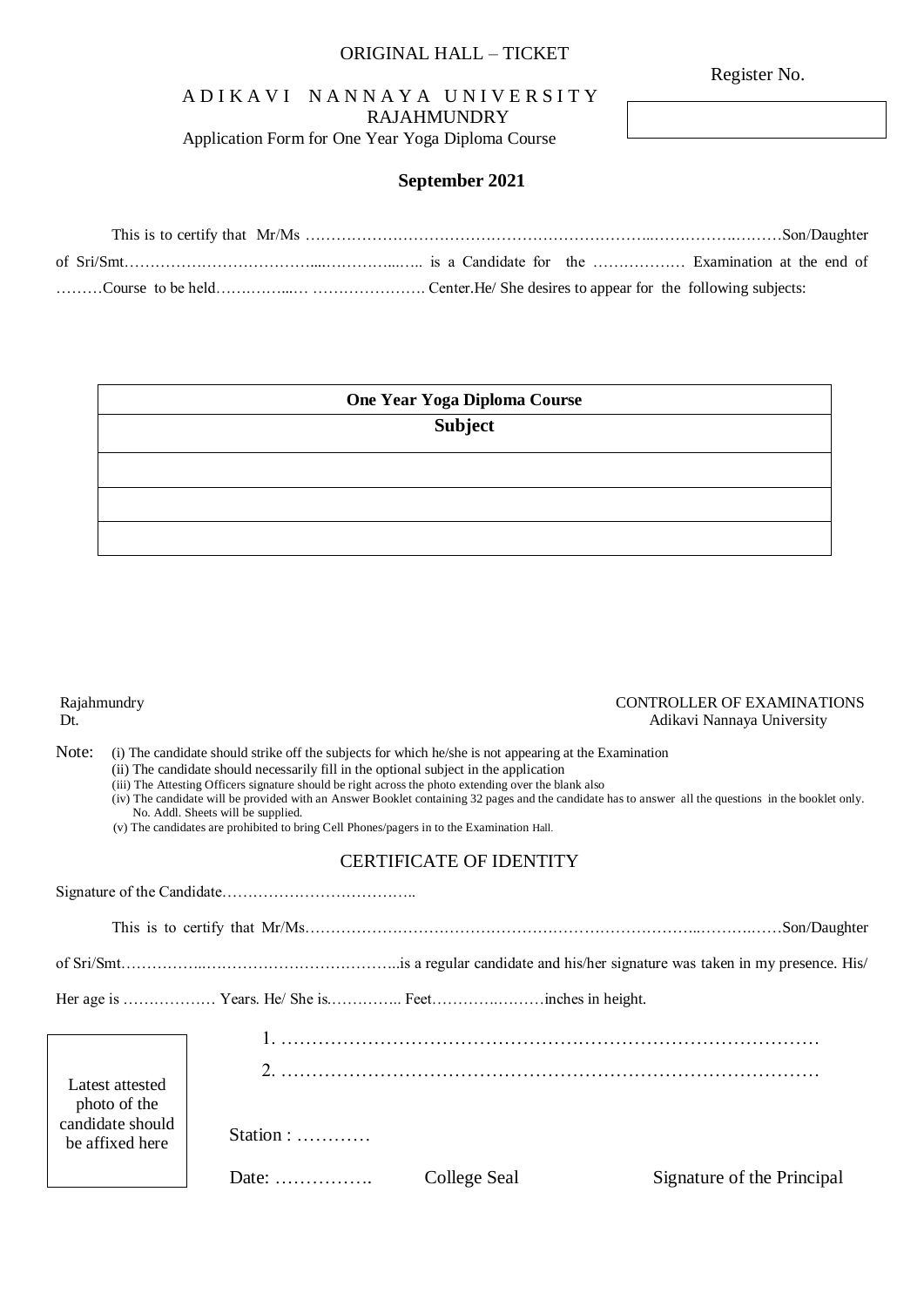# ` DUPLICATE HALL – TICKET

# A D I K A V I N A N N A Y A U N I V E R S I T Y RAJAHMUNDRY

Application Form for One Year Yoga Diploma Course

# **September 2021**

| One Year Yoga Diploma Course |  |  |
|------------------------------|--|--|
| Subject                      |  |  |
|                              |  |  |
|                              |  |  |
|                              |  |  |
|                              |  |  |

| Rajahmundry<br>Dt.<br>Note: (i) The candidate should strike off the subjects for which he/she is not appearing at the examination | (ii) The candidate should necessarily fill in the optional subject in the application.<br>(iii) The Attesting Officers signature should be right across the photo extending over the blank also | <b>CONTROLLER OF EXAMINATIONS</b><br>Adikavi Nannaya University       |                                                                                                                                                                                                                 |                            |
|-----------------------------------------------------------------------------------------------------------------------------------|-------------------------------------------------------------------------------------------------------------------------------------------------------------------------------------------------|-----------------------------------------------------------------------|-----------------------------------------------------------------------------------------------------------------------------------------------------------------------------------------------------------------|----------------------------|
|                                                                                                                                   |                                                                                                                                                                                                 | the questions in the booklet only. No. Addl. Sheets will be supplied. | (iv) The candidate will be provided with an Answer Booklet containing 32 pages and the candidate has to answer all<br>(v) The candidates are prohibited to bring Cell Phones/pagers in to the Examination Hall. |                            |
|                                                                                                                                   |                                                                                                                                                                                                 |                                                                       | <b>CERTIFICATE OF IDENTITY</b>                                                                                                                                                                                  |                            |
|                                                                                                                                   |                                                                                                                                                                                                 |                                                                       |                                                                                                                                                                                                                 |                            |
|                                                                                                                                   |                                                                                                                                                                                                 |                                                                       |                                                                                                                                                                                                                 |                            |
|                                                                                                                                   |                                                                                                                                                                                                 |                                                                       |                                                                                                                                                                                                                 |                            |
|                                                                                                                                   |                                                                                                                                                                                                 |                                                                       |                                                                                                                                                                                                                 |                            |
|                                                                                                                                   |                                                                                                                                                                                                 |                                                                       |                                                                                                                                                                                                                 |                            |
| Latest attested<br>photo of the<br>candidate should                                                                               |                                                                                                                                                                                                 |                                                                       |                                                                                                                                                                                                                 |                            |
| be affixed here                                                                                                                   | $Station: \ldots$                                                                                                                                                                               |                                                                       |                                                                                                                                                                                                                 |                            |
|                                                                                                                                   | Date: $\ldots$                                                                                                                                                                                  |                                                                       | College Seal                                                                                                                                                                                                    | Signature of the Principal |

Register No.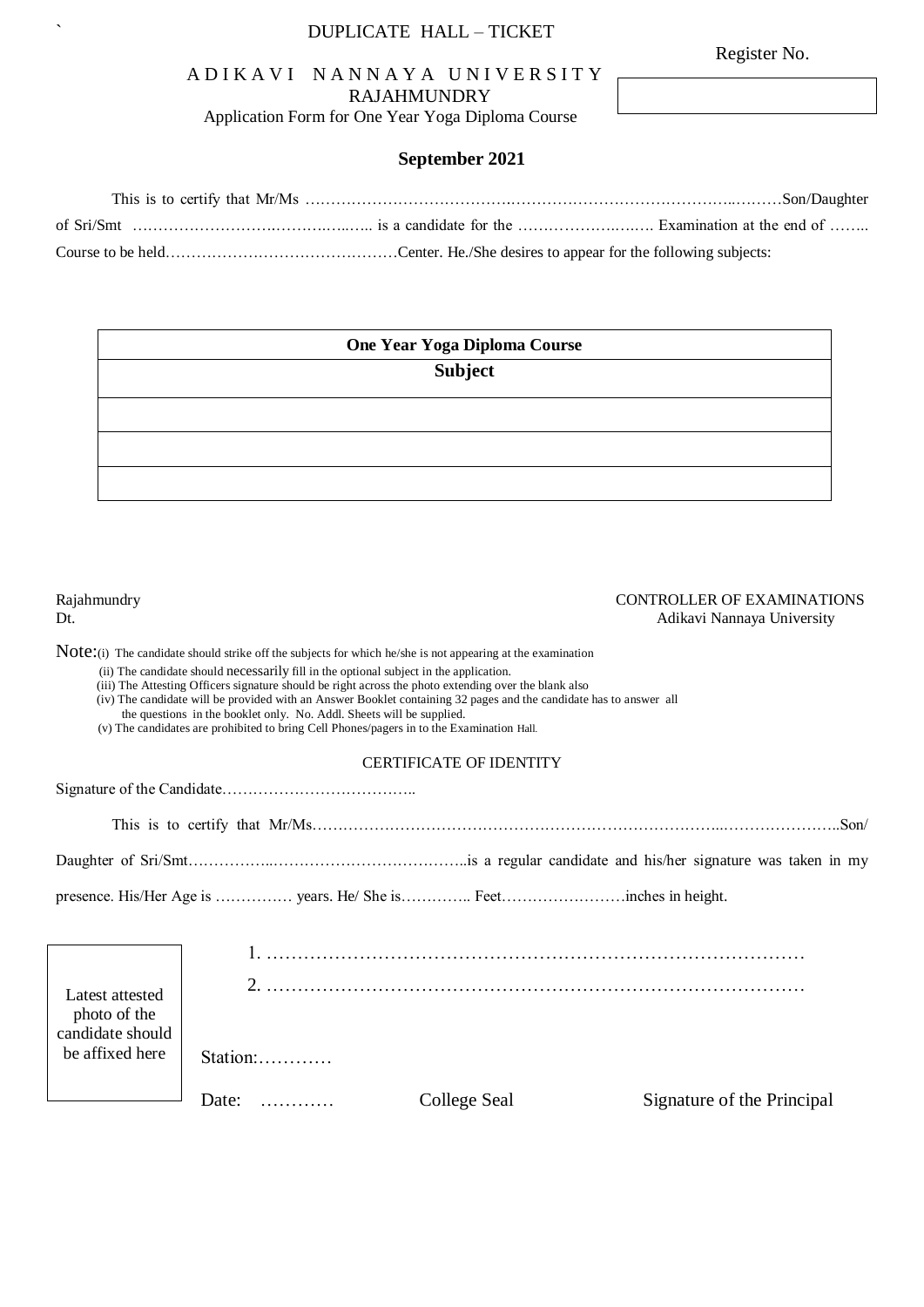#### **INSTRUCTIONS TO CANDIDATES APPEARING FOR EXAMINATION**

#### CANDIDATES taking University Examinations are required to observe the following instructions very carefully:

- 1. Legal suits against University, if any,shall be file in courts within the jurisdication of Rajahmundry city only.
- 2. Silence should be maintained in the Examination Hall.
- 3. Candidates should take their places in the examination hall at least thirty minutes before the time fixed for distributing the papers. Candidates will not be allowed to enter the examination hall after half an hour of commencement of examination. Candidates who are undoubtedly suffering from infectious diseases of any kind will not be admitted. Candidates should bring with them their hall- tickets each day of the examination for inspection by the Chief Superintendent/ Invigilators.
- 4. Candidates are prohibited from writing anything on their hall tickets and question papers. Candidates are also prohibited from writing their name or any other name unconnected with the answers on any part of their answer books, but they should write their Register Number very distinctly on the title papers of the main answer book. Failing which their answer papers may be rejected. They should fill in the subject and the year on the outer cover of the main answer book.
- 5. Candidates are not allowed to exceed the time assigned to a paper.
- 6. No Candidate will be allowed to leave the examination hall till the expiry of at least one and half hour after the question paper is given. Candidate who leaves the hall during the period allotted for a paper will not be allowed to re-enter the examination hall.
- 7. Candidates are forbidden to ask questions of any kind during the examination, if they do so, their answer papers will not be valued and their conduct will be reported to the Executive Council for disciplinary action.
- 8. Candidates are not allowed to use books of any kind except as provided in rule 10.They are also prohibited from bringing any material printed or otherwise except the Hall-Tickets into the examination hall. Candidates are prohibited from using such extraneous material and communicating with or copying from each other in the examination hall and communicating with any person outside the examination hall. The candidates are also prohibited from bringing pagers and cordless phones into the examination hall. Any candidate found violating the instruction will be summarily sent out of the examination hall forthwith and his conduct will be reported to the Registrar. Such candidates stand the risk of all their answer papers of the examinations for which they have appeared may be rejected by the Executive Council and they may be debarred from sitting for the University examination till the period decided by the Executive Council.

 The use of stencils at the University Examination is not permitted except students answering papers in Mathematics. The use of Mathematical instruments while answering papers in Mathematics. Sciences will be allowed. Such instruments will not be supplied by the University.

9. When candidates have finished writing their answers and wish to hand over their answer books, or at the end of the period prescribed for each particular part of the examination each should stand up at their seats and remain standing until one of the Superindents approaches them and collects his/her answer book.

 Any particulars noted in the hall -tickets differing from those given in the application for the examination should be immediately reported to the Additional Controller of Examinations, AdiKavi Nannaya University through the Chief Superintendent Concerned.

10. Candidates should bring with them their college identity cards also to satisfy the Chief Superintendent of the centers as to their identity.

#### **Script Verification:**

The candidates can obtain the photo copies of the Answer Scripts on payment of Rs 1000/- for each Answer Script for Professional courses.

The candidates have to apply for photo copies of the Answer Scripts within 15 days from the date of publication of Results and after receiving the photo copy they will be permitted to apply for Revaluation within 5 days if the candidate so desires.

**Re-Valuation**: After the results are announced, the candidates who wish to get their answer scripts valued again, can apply for

re-valuation, only one time, on payment of the prescribed fee Rs . 750/- for each script within the prescribed period, i.e., 15 days from the date of publication of the results. Revaluation applications of the candidates received after the prescribed date will not be

entertained. The candidates applying for the Re-valuation need not wait for the Re-valuation results and have to appear for the next examination, as per eligibilty for the examination.

Candidates who passed their qualifying Examination other than this University/Board of Intermediate Education, Andhra Pradesh, Hyderabad shall have to enclose the Recognition and Eligibility Certificates issued by the Legal Section of Adikavi Nannaya University, Rajahmundry. Otherwise their applications will be rejected.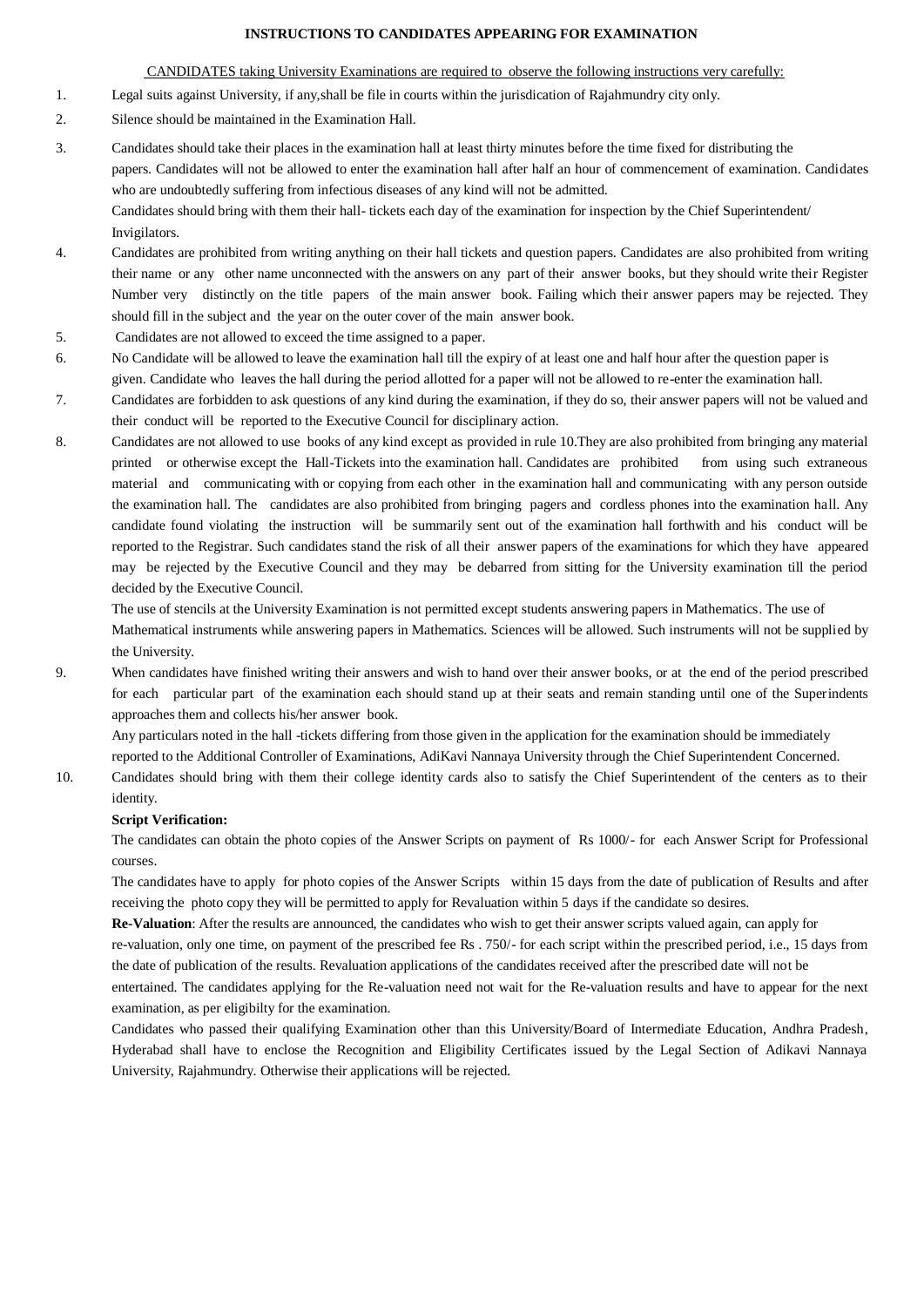Candidates must be careful, in entering their date of birth, exact Date, Month and year. An entry of date of birth once made shall not be altered so far as University purposes are concerned and will have to be repeated at subsequent Examinations.

Candidates are requested to give such a complete address in BLOCK LETTERS as would ensure in communication by post reaching them without delay.

No student will be allowed to select a Center of his/her Examination other than the college in which he/she studied or taken the earlier examination. Candidate studying in a college shall, however, have to apply for the examination from the same college where he/she is studying.

Candidates appearing for the first time have to apply for the whole examination and pay the fee prescribed for the whole examination.

The Fee once paid will, under no circumstances, be refunded or held over for a subsequent examination.

## **MODE OF PAYMENT OF THE EXAMINATION FEE AND SUBMISSION OF FILLED-IN EXAMINATION APPLICATION FORMS:**

Fee in cash is to be paid only at colleges/centers as detailed above:

(a) Candidates studying in colleges, shall have to pay the prescribed examination fee in the colleges where they are studying, while submitting the filled-in applications at the same college along with fee.

# **ALL CANDIDATES MUST OBTAIN THEIR HALL-TICKETS FROM THE CHIEF SUPERINTENDENT OF THE RESPECTIVE CENTERS,THREE DAYS BEFORE THE COMMENCEMENT OF THE EXAMINATION.**

They have to satisfy the Chief Superintendent concerned as to their identity.

University Office, Sollar Sollars and Sollars Sollars and Sollars Sollars Sollars Sollars Sollars Sollars Sollars Sollars Sollars Sollars Sollars Sollars Sollars Sollars Sollars Sollars Sollars Sollars Sollars Sollars Soll Rajahmundry. **CONTROLLER OF EXAMINATION**